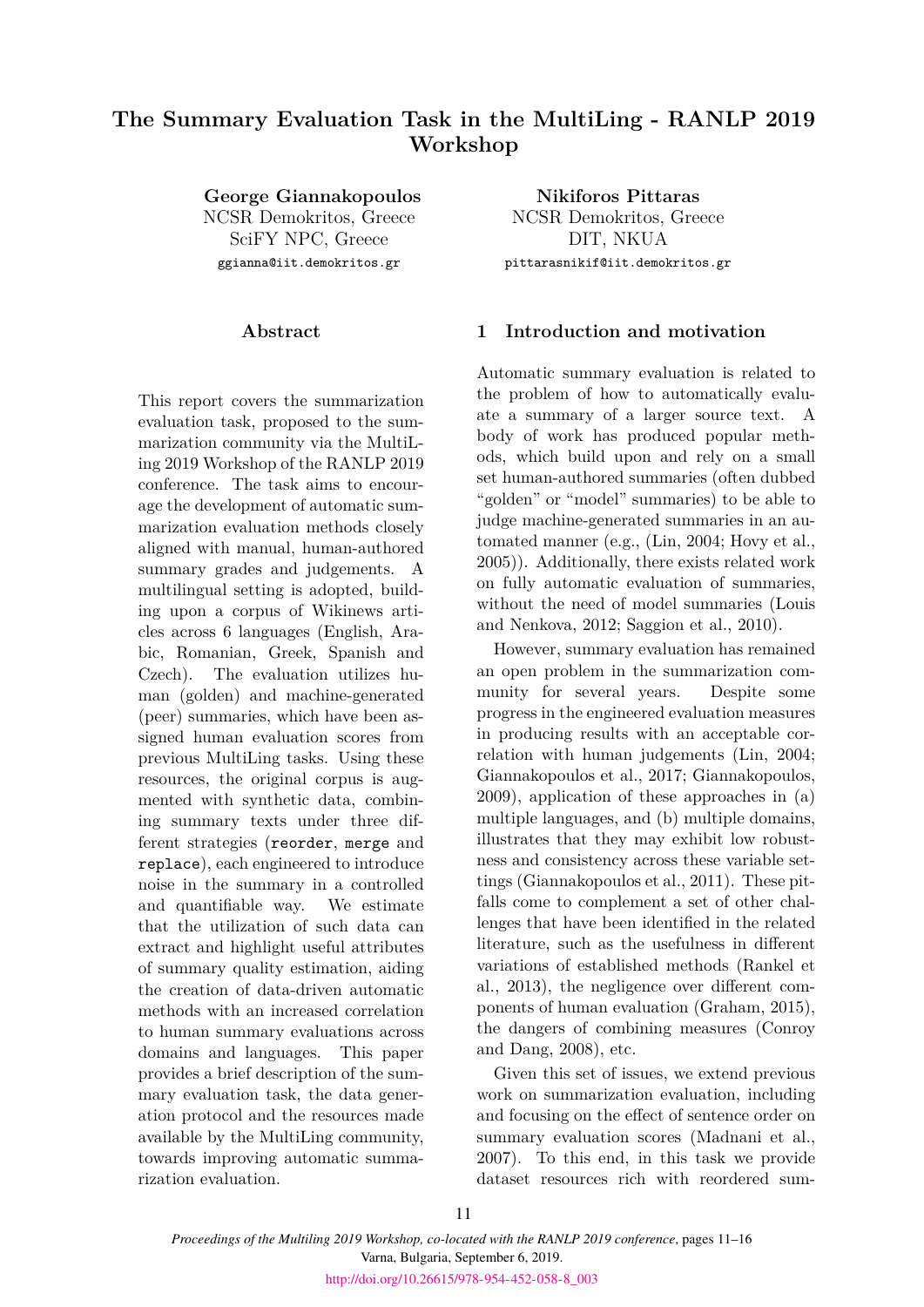mary instances, ranging from single to multisentence shuffles and sentence swaps across summaries. Finally, our contribution adopts a multi-lingual setting, going beyond English summary data and including languages with far less resources in the NLP and summarization research community. We describe these contributions in detail, starting with the introduction of the summary evaluation task in Section 2, followed by a description of the data generation process in Section 3. We conclude with a discussion on the utility of the provided summary resources (Section 4) and conclude with an outline of this paper, along with future work and next steps of the MultiLing community.

# **2 The Summary Evaluation Task**

Given the aforementioned issues and building on previous work of the MultiLing community as well as past efforts undertaken in previous MultiLing workshops, this year we relaunch the MultiLing Summary Evaluation task within and beyond the 2019 workshop. In the next paragraphs, we define the task, elaborate on the accompanying data and describe the evaluation methodology and utility of the provided resources.

# **2.1 Problem definition and scope**

Τhe summary evaluation tasks aims to incentivize the construction of automatic summary evaluation systems that produce judgements that correlate highly with corresponding feedback from human evaluators. As previously elaborated, such systems should wield desirable properties that go beyond existing work in summary evaluation methods, i.e.:

- Display a degree of robustness against multilingual application, being able to produce qualitative evaluations on a range of input languages.
- Be applicable in more than one domain. This trait could manifest itself as a language-agnostic pipeline, the application of transfer learning and domain adaptation, etc.

To aid the construction of such systems, we provide a collection of resources along

with the support and expertise of the Multi-Ling community. Specifically, as part of the MultiLing2019 effort, we have generated and made publicly available a diverse multilingual dataset (as well as a collection of tools, services and web infrastructure, expected to be finalized within the year) described in the following sections.

# **3 A Synthetic Summary Evaluation Dataset**

Continuing from the 2017 workshop, we have renewed the data generation architecture and methodology, paired with an updated infrastructure support roadmap for the task.

# **3.1 Source data**

We utilize compiled datasets from previous MultiLing tasks (Giannakopoulos et al., 2011; Kubina et al., 2013; Giannakopoulos et al., 2015; Giannakopoulos et al., 2017), composed of multilingual news articles from Wikinews<sup>1</sup>. Each article is paired with model ("golden") summaries, as well as graded, machine-generated summaries from past MultiLing participants. Specifically, we use the source documents and golden summaries of the MultiLing 2013 multilingual and multidocument summarization task. The data consists of a collection of 15 topics with source articles for a number languages. We select languages with coverage over the entirety of the topics, arriving at a total of 6 languages with approximately 5 source articles each, i.e. Arabic, Czech, English, Greek, Romanian, Spanish.

Additionally, we utilize the automatic summaries generated by participant systems in the workshop of that year (Kubina et al., 2013; Giannakopoulos, 2013) along with humanannotated grades. The total number of files (summaries and full source texts) per language are listed in Table 1.

# **3.2 Synthetic Data Generation**

Using the dataset described above, we apply data augmentation methods to produce additional summaries, via an application of an array of summary transformation or "scrambling" mechanisms. The purpose of these op-

<sup>1</sup> https://en.wikinews.org/wiki/Main\_Page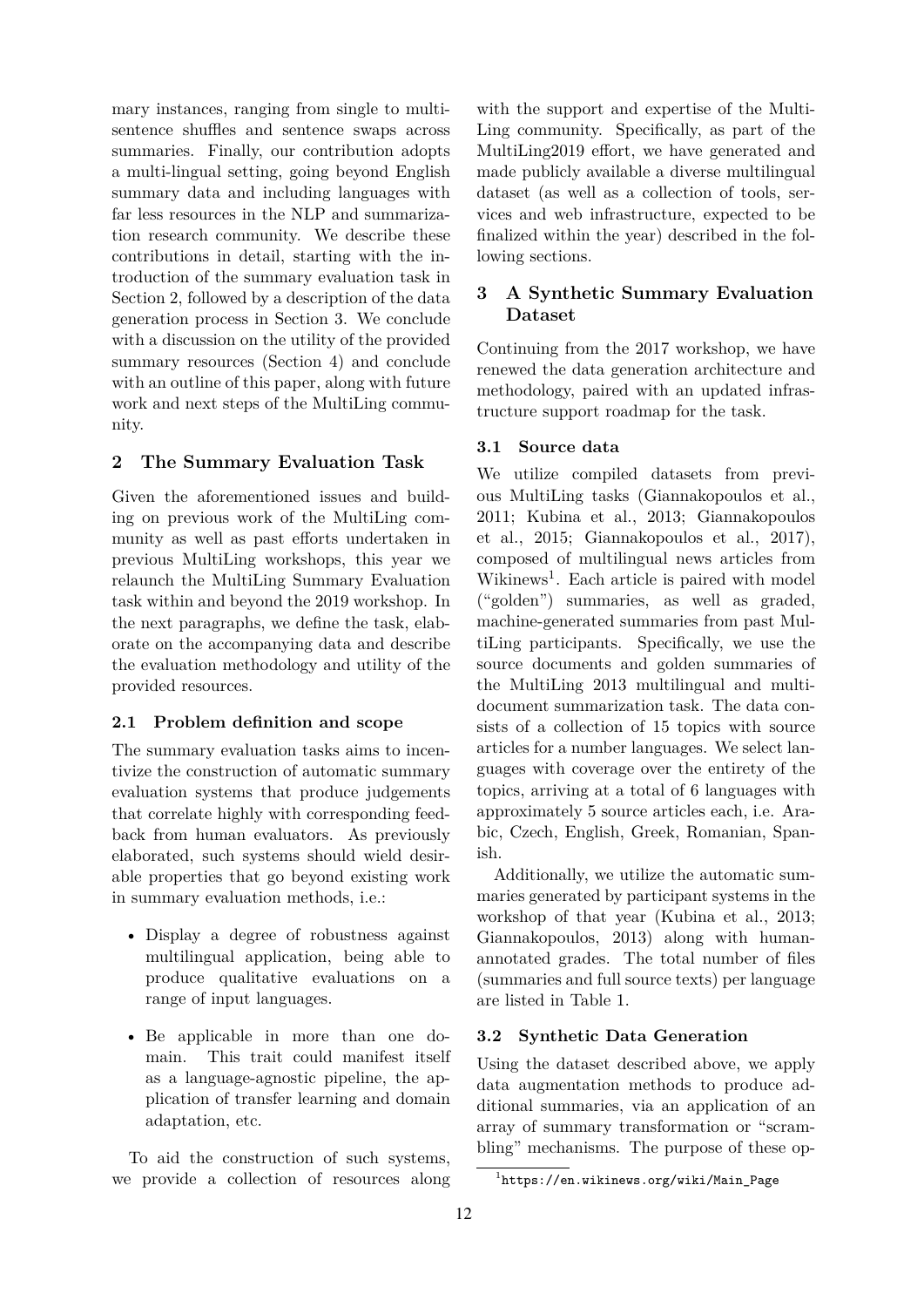|          | Original input dataset |        |                |         |        |                |  |
|----------|------------------------|--------|----------------|---------|--------|----------------|--|
| split    | train                  |        |                | test    |        |                |  |
| language | sources                | models | peers - scores | sources | models | peers - scores |  |
| Arabic   | 75                     | 60     | 150            | 75      | 30     | 75             |  |
| Czech    | 75                     | 60     | 90             | 75      | 30     | 45             |  |
| English  | 75                     | 60     | 148            | 75      | 30     | 74             |  |
| Greek    | 75                     | 60     | 90             | 75      | 30     | 45             |  |
| Romanian | 75                     | 60     | 90             | 75      | 30     | 45             |  |
| Spanish  | 75                     | 60     | 90             | 75      | 30     | 45             |  |

Table 1: Total number of train / test set source documents, model summaries and evaluated peer summaries, per language in the summary evaluation task input dataset, across all 15 document topics.

|       | Original input dataset |                          |                |         |        |                |  |
|-------|------------------------|--------------------------|----------------|---------|--------|----------------|--|
| split |                        | train                    |                | test    |        |                |  |
| type  | sources                | models<br>peers - scores |                | sources | models | peers - scores |  |
| count | 450                    | 329<br>180               |                | 450     | 90     | 390            |  |
|       | Synthetic dataset      |                          |                |         |        |                |  |
| split | train                  |                          |                | test    |        |                |  |
| type  | sources                | models                   | peers - scores | sources | models | peers - scores |  |
| count | N/A                    | 6300                     | 11515          | N/A     | 3150   | 13650          |  |

Table 2: Total source documents, model and evaluated peer summaries, for all languages and topics. We provide the counts for (a) the original MultiLing summary and source data in the input dataset (top), (b) the total data produced by processing the input via the synthetic generation process (bottom), for each input summary type.

erators are to introduce noise in a systematic manner, with the amount of such disturbances affecting the original summary quality in a predictable way. Each such process utilizes input summary data to produce a new synthetic summary, by introducing randomness at the sentence level. The input to this process is either a single summary or a combination of multiple summaries, as outlined in the method descriptions below:

- 1. **Sentence reordering (SO)**: this method operates at the level of a single summary. Given an input summary *S* in the form of a collection of sentences  $s_i$ ,  $S = \{s_1, s_2, \ldots, s_N\}$ , SO scrambling produces an output summary  $F_{SO}(S)$ , where *F*() is a random shuffle operation assuming the form of a derangement (de Montmort,  $1713$ ) – i.e. identity mappings of the source elements are avoided. Evaluation on output data from this strategy should capture the impact of sentence order in summary evaluation methods.
- 2. **Sentence replacement (SR)**: here, the output summary is produced by two steps of random selection. First, a number of sentences  $s_i \in S$  are randomly chosen from the input summary to be replaced. Subsequently, replacement sentences are randomly picked from other summary files, which is implemented as follows. First, all available tuples  $(S_r, s_j)$ are generated, with *S<sup>r</sup>* denoting other summaries (different than *S*) in the available pool for the same topic and language as  $S$ , and  $s_j$  a sentence in  $S_r$ . We then randomly select one replacement tuple for each input sentence marked for replacement, swapping the latter with the corresponding summary / sentence source contained in the tuple. This strategy extends upon SO by also considering content scrambling across different summaries, along sentence order within the input summary; this is meant to identify how overall quality of the constituent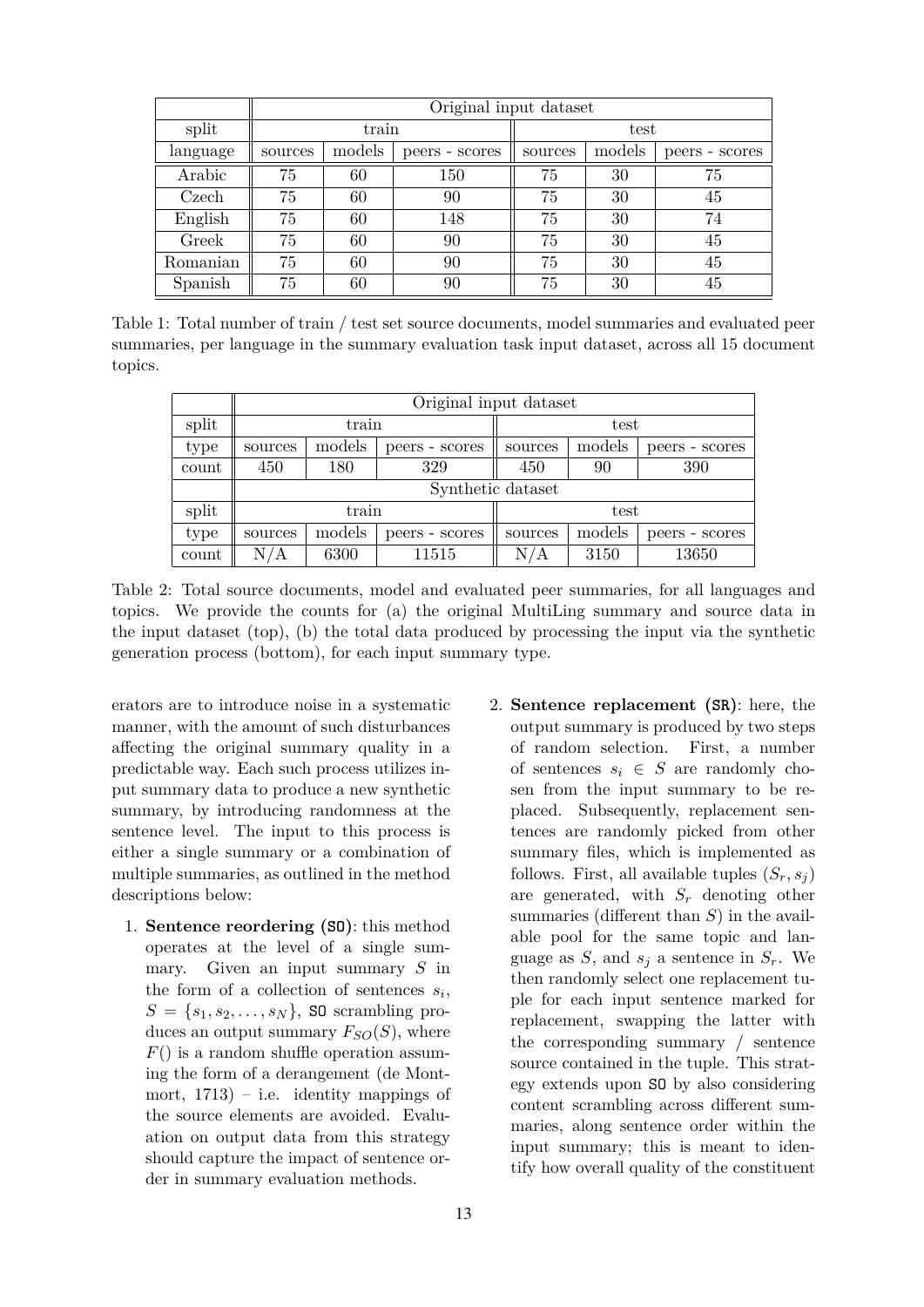|       | Composite Dataset, v1 |        |                |       |         |        |                |       |  |  |  |
|-------|-----------------------|--------|----------------|-------|---------|--------|----------------|-------|--|--|--|
| split | train                 |        |                |       | test    |        |                |       |  |  |  |
| type  | sources               | models | peers - scores | synth | sources | models | peers - scores | synth |  |  |  |
| count | 450                   | 180    | 329            |       | 450     | 90     | 390            | 1890  |  |  |  |
|       | Composite Dataset, v2 |        |                |       |         |        |                |       |  |  |  |
| split | train                 |        |                |       | test    |        |                |       |  |  |  |
| type  | sources               | models | peers - scores | synth | sources | models | peers - scores | synth |  |  |  |
| count | 450                   | 180    | 329            | 17815 | 450     | 90     | 390            | 16800 |  |  |  |

Table 3: Total source documents, model summaries, evaluated peer summaries and synthetic summaries, for all languages and topics in the provided dataset versions. The current version of the composite dataset (v1, top) includes a subset of the synthetic data in the test portion of the dataset. Version v2 (bottom) contains the entirety of the generated synthetic data.

summaries tends to influence the resulting mixed summary.

3. **Summary merging (ME)**: The merging scrambling method is the final operator examined in our approach, and is a coarse-grained version of SR. Here, the scrambling does not operate on the sentence level, but splits the entire summary into two halves. The split is computed with respect to number sentences, not characters, i.e.  $S_{first} = \{s_i \in S : i \leq$ *|S|* /2*}* and *Ssecond* = *{s<sup>i</sup> ∈ S* : *i > |S|* /2*}* where *|S|* denotes the sentence set cardinality for the summary. One of the two halves is subsequently randomly selected to be replaced with a corresponding half (e.g. a first (second) half is only replaced with another first (second) half) from another randomly selected summary for the same topic and language. This approach extends on SO and SR by introducing a potential change in the overall length of the summary, along with random replacement of summary content.

Having these scrambling options, we generate 5 randomized samples per strategy and summary file of the compiled input dataset described above. For each of the 5 samples, how each scrambling strategy is applied (e.g. which sentences are reordered in  $SO$  and how, which replacement summaries are selected in SR and ME, and so on) is randomly decided, leading to variations between them. Additionally, for the modification strategies that operate on the sentence level (i.e. SO and SR), we vary the percentage *p* of the sentences affected,

 $p \in \{20, 40, 60\}$ . For example, for  $p = 20$ , approximately 20% of the summary sentences are randomly reordered in SO scrambling, while 20% of source sentences are replaced when SR scrambling is applied. The percentage determines the amount of scrambling noise the post-processing step introduces, which is expected to be associated with a corresponding change in quality in the synthetic output summary.

#### **3.3 Available datasets**

The two configuration modifiers (i.e. the amount of noise and number of repetitions) combined with the three strategies described above, result in the generation of 35 synthetic samples, for each summary in the original input dataset. The total number of synthetic data generated is detailed in table 2 and compared with the counts of the original assembled source data described in Section 3.1. The augmentation process results in a well-populated collection of summaries; we estimate that this volume of data will be able to leverage and support a productive and fruitful summary evaluation task.

In the following weeks, the MultiLing community will launch a large-scale human evaluation effort in order to annotate the synthetic summaries with manual evaluation scores. Until the completion of this task, we provide two dataset versions to the summarization community. These datasets are illustrated in Table 3. The compacted version (v1) consists of the original source data, with the test set extended with a small, representative sample of the synthetic data. This sample is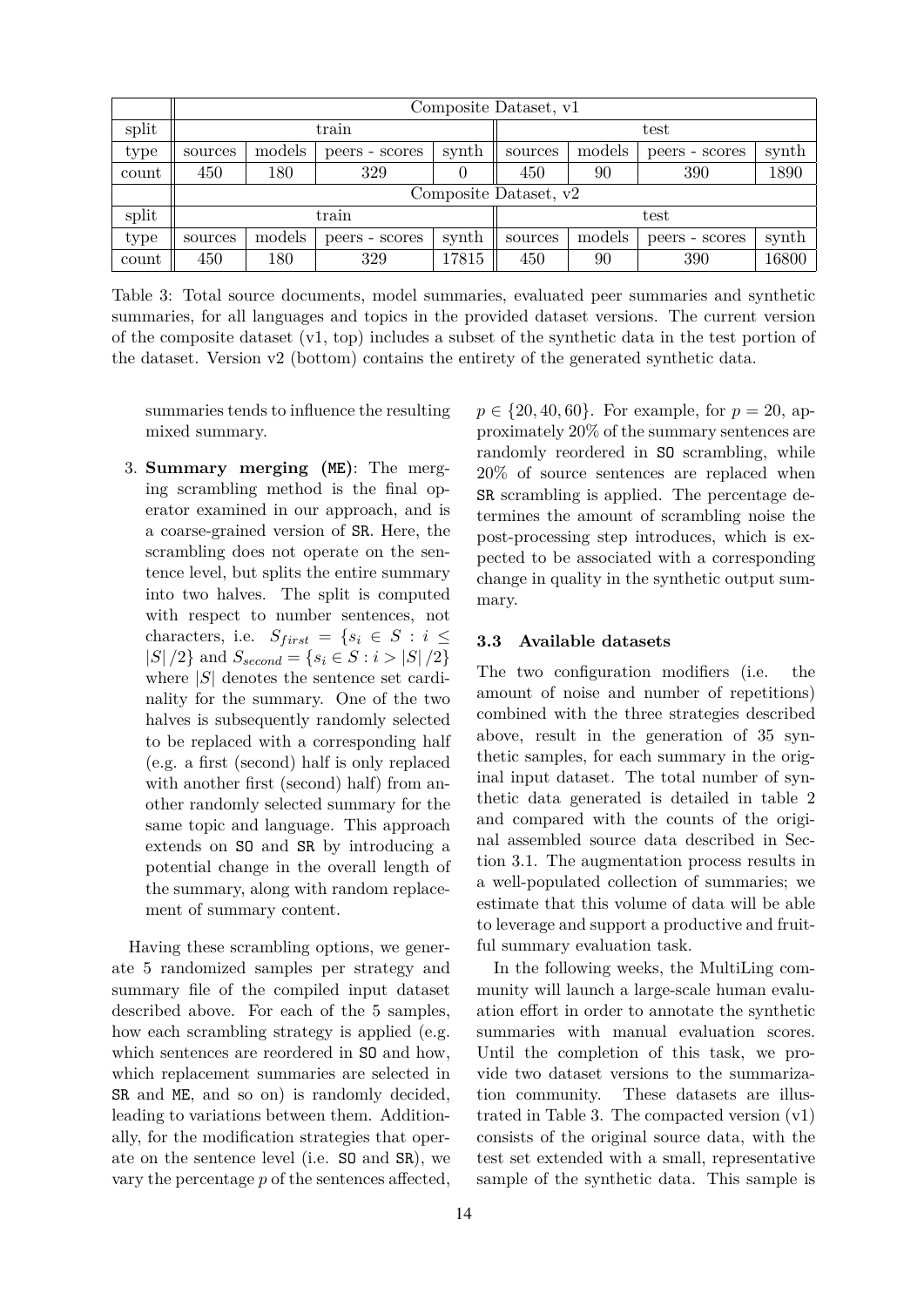extracted by including 3 random representatives for each scrambling strategy and noise strength for each topic / language pair, resulting in a total of 6*×*15*×*(2*×*3 + 1)*×*3 = 1890 synthetic summaries for the test set. We do not extend the training portion, given the lack of human evaluation scores for the synthetic data. However, we provide the full composite dataset to interested parties, amounting to a total of 17815 and 16800 synthetic summaries, for the train and test portion of the dataset, respectively. Both dataset versions are publicly available in the MultiLing community website 2 .

#### **3.4 Implementation**

We used Python v3.7 to generate the synthetic summaries. Language-aware sentence splitting was performed using the Stanford CoreNLP library<sup>3</sup>(Manning et al., 2014), along with the pycountry<sup>4</sup> library for locale processing. The NLTK  $^5$  (Loper and Bird, 2002) package was used for generic text processing and manipulation tasks.

#### **3.5 Evaluation plan**

As mentioned previously, the manual evaluation of the synthetic data is currently in progress, utilizing resources and expertise within the MultiLing community. The available datasets will be incrementally updated with evaluation scores, as the latter are being aggregated and incorporated. Additionally, in the immediate future, MultiLing will further support the summary evaluation task by introducing an automatic evaluation platform on the MultiLing website  $6$ , along with an array of usability, user experience and interface improvements to the community webpage. Further, we will examine providing means and support for crowd-sourcing (Pittaras et al., 2019), to aid and reduce the cost of human evaluation in summarization tasks.

### **4 Discussion**

The generated dataset provides summaries of variable quality, spread across multiple, iden-

tifiable noise categories (e.g. sentence order, sentence replacement and merging). We expect this engineered feature to aid the development of evaluation approaches and measures that attempt to capture and highlight such artifacts, as an additional stepping stone to arriving at high correlation to human judgements. Specifically, we emphasize the importance of detection and quantification of the degree of alignment of such automatic evaluations and human grades. This alignment should capture, encapsulate and be influenced by details of the synthetic generation process of a summary (i.e. which scrambling method is applied), the amount of noise introduced (e.g. number and distance of reordered sentences), the evaluated quality of the source summary / summaries (e.g. a combination of the grades of two merged summary parts), etc. Finally, additional avenues for alignment to human scores (e.g. degrees of qualitative deviation, corresponding to the aforementioned factors) could be discovered on top of the provided ones, via engineered or automatic methods.

#### **5 Future work and conclusions**

In this paper we have provided a brief description of the summary evaluation task, bootstrapped in the MultiLing 2019 workshop. We have described in detail a synthetic data generation process, making publicly available two versions of a composite dataset (containing synthetic and non-synthetic data) that is produced from it. We believe that these data can be utilized towards generating efficient and robust summary evaluation approaches.

Within the next months, we will work on the human evaluation task of the generated synthetic data. Additionally, we will implement the evaluation steps outlined in Section 3.5, in order to create an accessible benchmark towards incentivizing the improvement automatic summary evaluation methods. Furthermore, we will make available a corresponding augmented dataset using domains different from news articles, utilizing MultiLing corpora from other workshop tasks. Additionally, appropriate dissemination and outreach steps will be taken to further encourage participation in the summary evaluation task within and beyond the MultiLing community.

 $^{2}$ http://multiling.iit.demokritos.gr/

<sup>3</sup> https://stanfordnlp.github.io/CoreNLP/

<sup>4</sup> https://pypi.org/project/pycountry/

<sup>5</sup> https://www.nltk.org/

<sup>6</sup> http://multiling.iit.demokritos.gr/